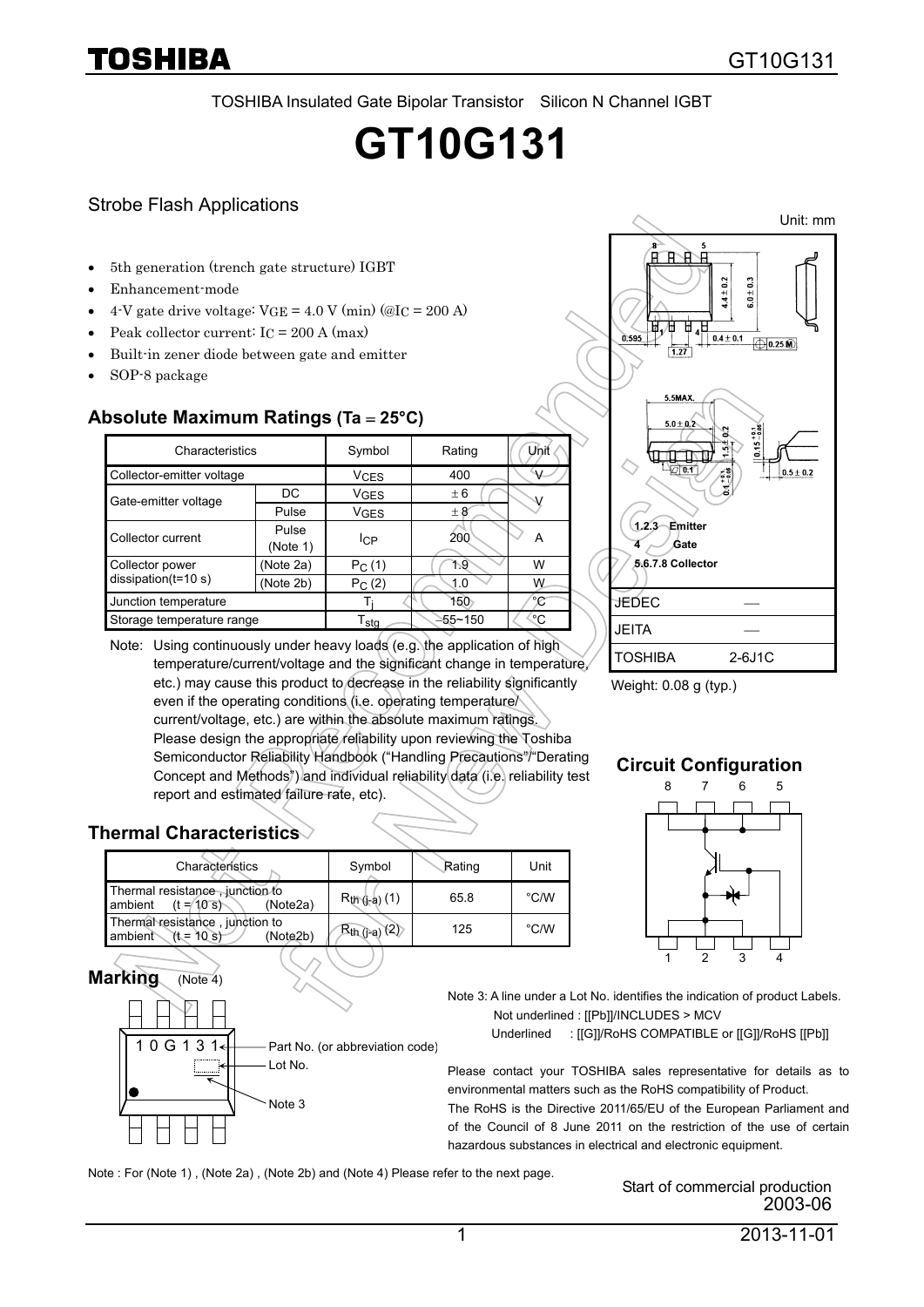**Electrical Characteristics (Ta** = **25°C)** 

|                                      | Characteristics | Symbol           | <b>Test Condition</b>                                                                                                                                         | Min | Typ. | Max  | Unit   |
|--------------------------------------|-----------------|------------------|---------------------------------------------------------------------------------------------------------------------------------------------------------------|-----|------|------|--------|
| Gate leakage current                 |                 | <b>IGES</b>      | $V_{GE} = \pm 6 V$ , $V_{CE} = 0 V$                                                                                                                           |     |      | ± 10 | μA     |
| Collector cut-off current            |                 | $I_{CES}$        | $V_{CF} = 400 V$ , $V_{GF} = 0 V$                                                                                                                             |     |      | 10   | μA     |
| Gate-emitter cut-off voltage         |                 | VGE(OFF)         | $I_C = 1$ mA, $V_{CF} = 5$ V                                                                                                                                  | 0.6 | 0.9  | 1.2  | V      |
| Collector-emitter saturation voltage |                 | $VCE$ (sat)      | $I_C = 200$ A, $V_{GF} = 4$ V                                                                                                                                 |     | 2.3  |      | $\vee$ |
| Input capacitance                    |                 | $C_{\text{ies}}$ | $V_{CE}$ = 10 V, $V_{GE}$ = 0 V, f = 1 MHz                                                                                                                    |     | 2800 |      | pF     |
| Switching time                       | Rise time       | $t_{\sf r}$      | 4 V<br>$0 -$<br>51 $\Omega$<br>≸ऍ<br>–∕∨∧<br>V <sub>IN</sub> : $t_r \leq 100$ ns<br>$\pi$<br>$t_f \leq 100$ ns<br>$Vcc \approx 300V$<br>Duty cycle $\leq 1\%$ |     | 2.8  |      | μS     |
|                                      | Turn-on time    | $t_{on}$         |                                                                                                                                                               |     | 3.1  |      |        |
|                                      | Fall time       | tf               |                                                                                                                                                               |     | 1.8  |      |        |
|                                      | Turn-off time   | $t_{off}$        |                                                                                                                                                               |     | -2.0 |      |        |

 $\Diamond$ 

#### **Note**

Note 1: Please use devices on condition that the junction temperature is below 150°C. Repetitive rating: pulse width limited by maximum junction temperature.

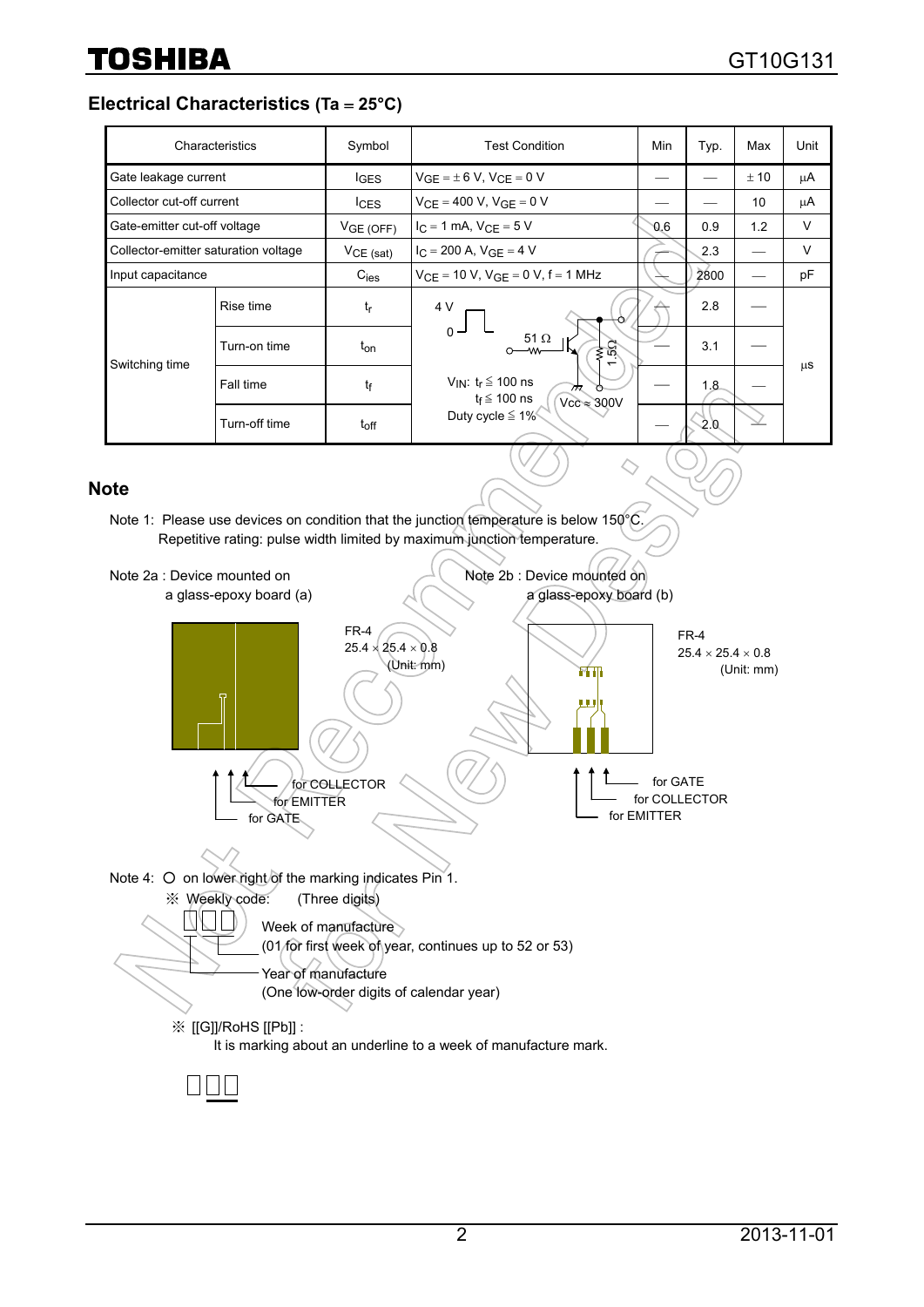#### **Caution on handling**

This device is MOS gate type. Therefore , please care of a protection from ESD in your handling .

#### **Caution in design**

The slope of the collector-emitter voltage, dv/dt, during turn-off should be kept below 400 V/us. There is no limit to the slope of the collector-emitter voltage during turn-on. If there is a gate resistor, RG(ON), that controls the gate current, ensure that it will not exceed the gate driver's current capability. In cases where both gate turn-on and turn-off are controlled with a single gate resistor, use of a resistor of 51 Ω or greater is recommended.

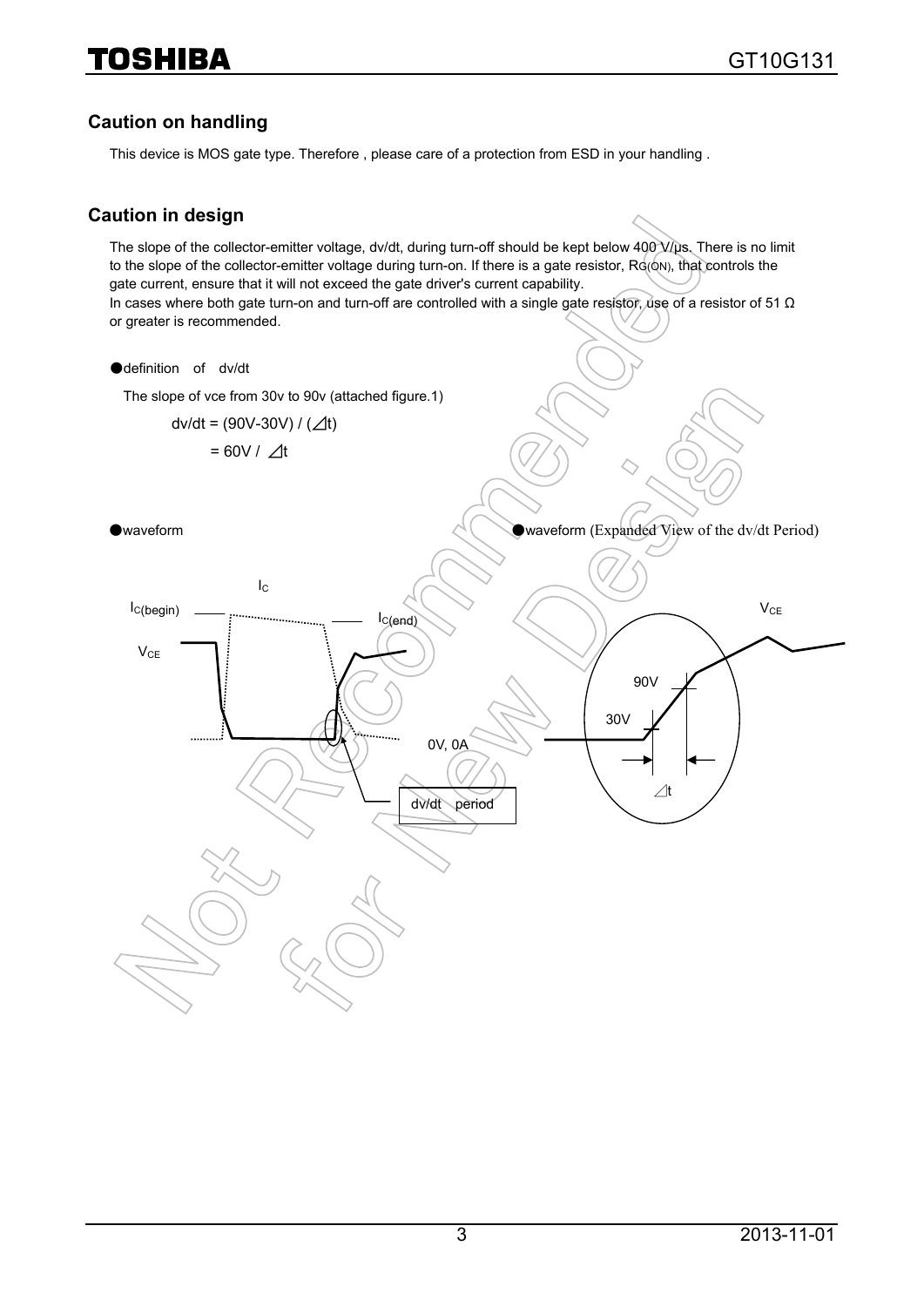## **TOSHIBA**

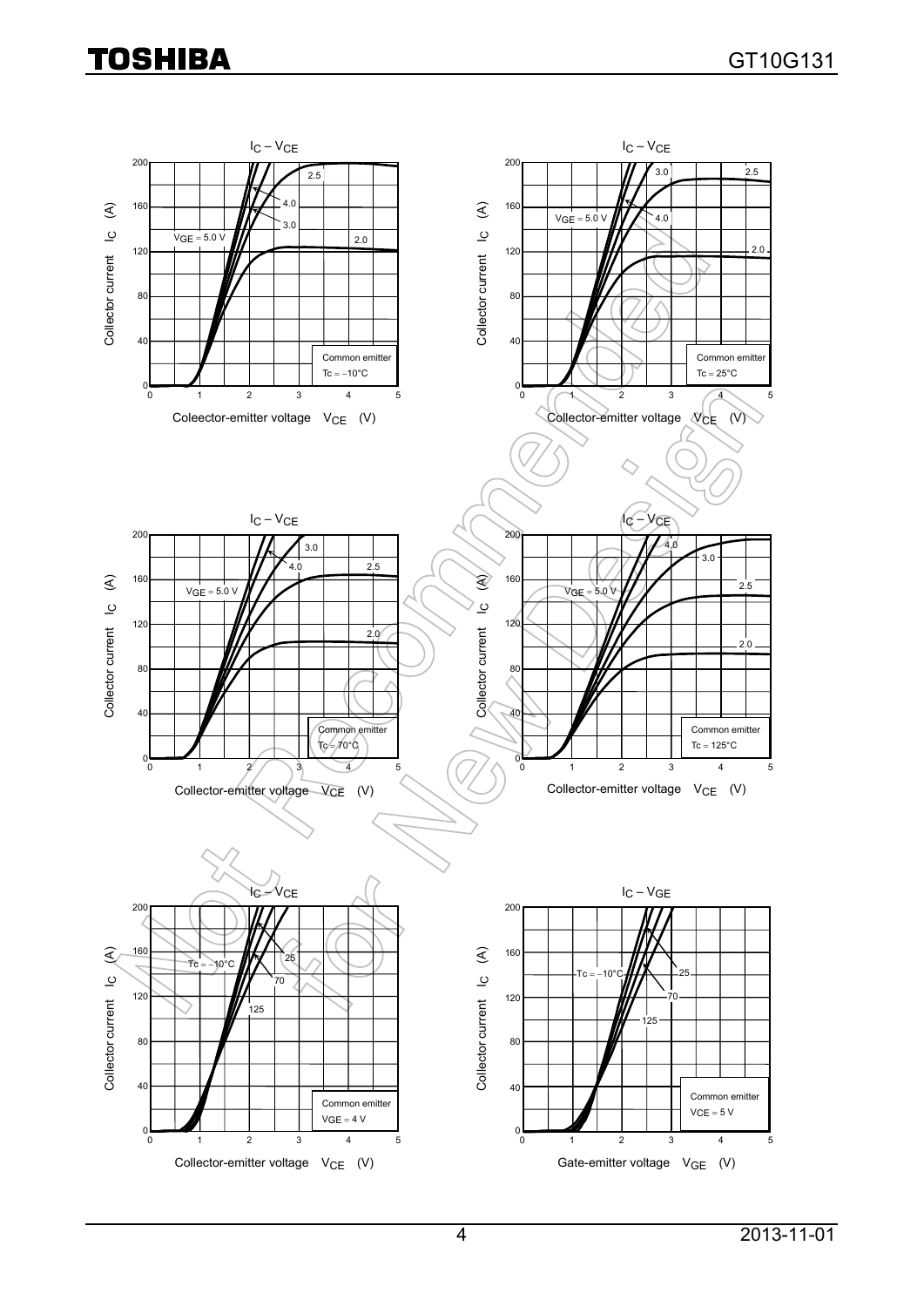## **TOSHIBA**

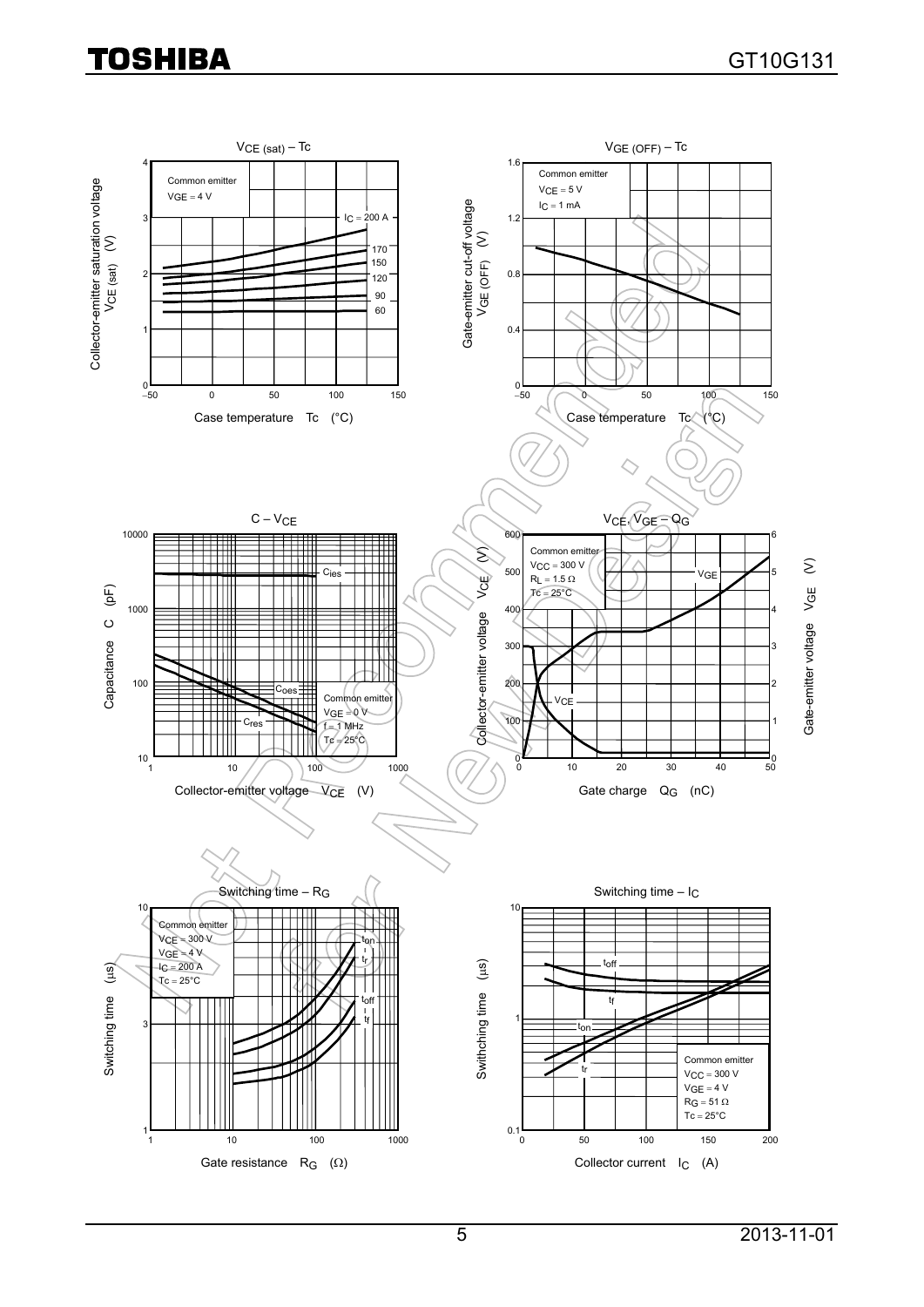### **TOSHIBA**